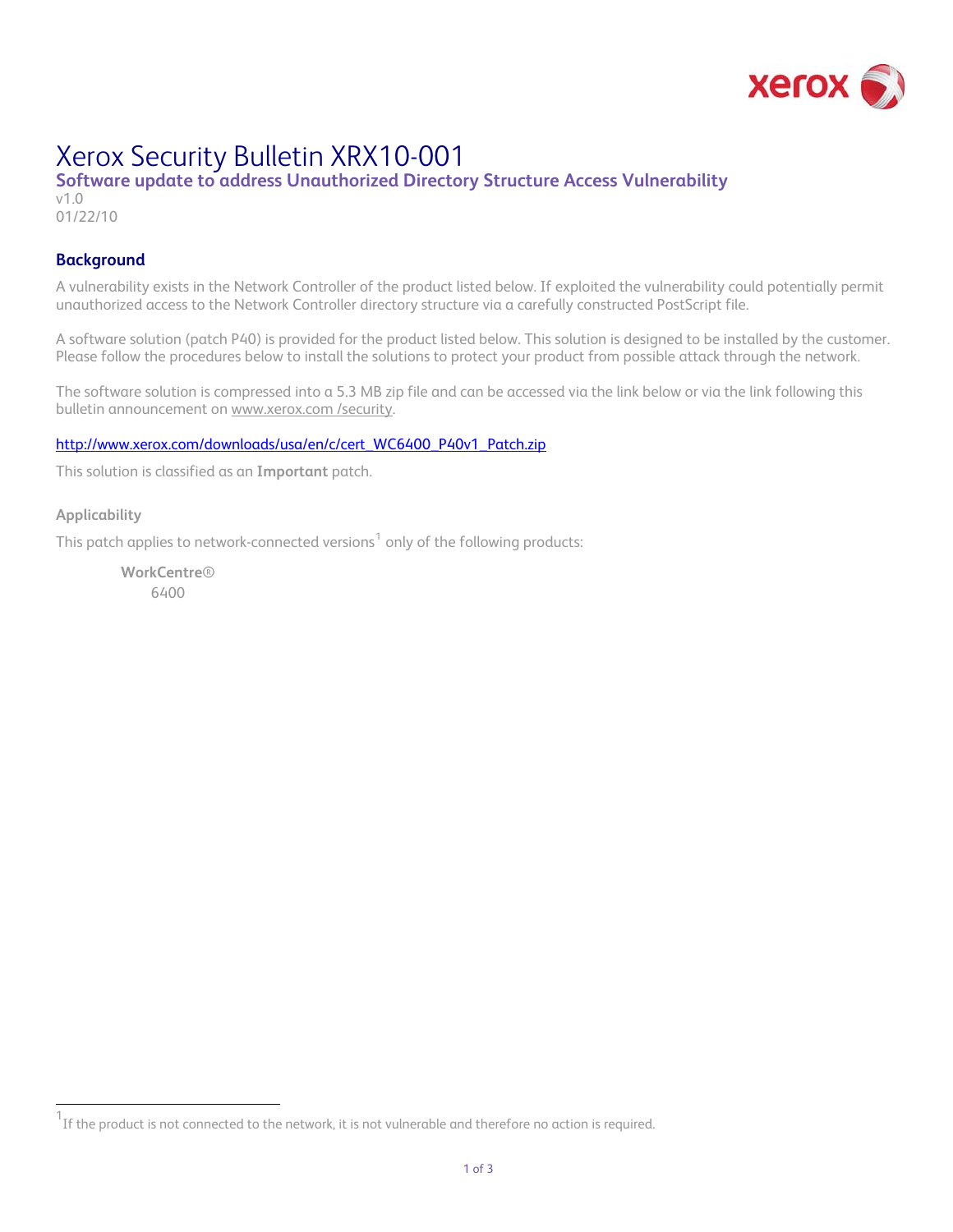## **Install Instructions**

# **Install Instructions**

Patch file name: **WC6400\_P40v1.dlm** 

**This patch can be installed to your systems as outlined below.** 

**Summary of versions and actions:** 

- Determine starting System Software version or ESS Controller Version.
- Determine what upgrades are necessary.
- Upgrade devices as needed.
- Apply the patch if needed.

#### **For WC 6400**

| <b>If Your Software Version Is</b><br><b>System SW</b><br>or | Net Controller                       | Ready<br>for<br>Patch?                         | Next step:        | Then: | <b>Network Controller/ESS Will</b><br>Now Show:  |
|--------------------------------------------------------------|--------------------------------------|------------------------------------------------|-------------------|-------|--------------------------------------------------|
| 060.070.109.11407<br>tο<br>060.070.109.29510                 | 060.079.11410<br>tο<br>060.079.29310 | <b>Yes</b>                                     | Load P40<br>patch |       | 060.079.11410.P40v1<br>tο<br>060.079.29310.P40v1 |
| Above<br>060.070.109.29510                                   | Above<br>060.079.29310               | $NA$ – fix is<br>already in<br>the<br>software | Done              |       | $\sim$                                           |

# **Install the Patch**

You must download the patch. The patch is packaged in a ZIP format. Download the ZIP file from the URL provided and extract all contents to your desktop. Do not try to open the file with the .DLM extension. This is the patch and must be loaded on the MFD as is.

# **Patch Installation Methods**

This patch and upgrade (like most software) can and should be installed by the customer. There are a variety of methods available for this.

- Send an Upgrade / Patch file to the device using the device web page for Machine Software Upgrade method.
- Upgrade / Patch a single device using an LPR command.
- Upgrade / Patch several devices using a batch of LPR commands.
- Using XDM and CentreWare Web to send Upgrade / Patch files to several devices.

For additional information on the above methods refer to Customer Tip "How to Upgrade, Patch or Clone Xerox Multifunction Devices" [\(http://www.office.xerox.com/support/dctips/dc06cc0410.pdf\)](http://www.office.xerox.com/support/dctips/dc06cc0410.pdf)

# **Machine Software (Upgrade) Method**

- 1) Open a web browser and connect to the multifunction device by entering the IP number of the device.
- 2) Select the "Index" icon in the upper middle portion of the screen.
- 3) Select "Machine Software (Upgrades)."
- 4) Enter the User Name and Password of the device.
- 5) Under "Manual Upgrade" select Browse button to find and select the file, **WC6400\_P40v1.dlm**.
- 6) Select the "Install Software" button.
- 7) All WorkCentres will automatically reboot in order to install the patch. The patch is installed when **.P40v1** is appended to the Network Controller (ESS) version number.